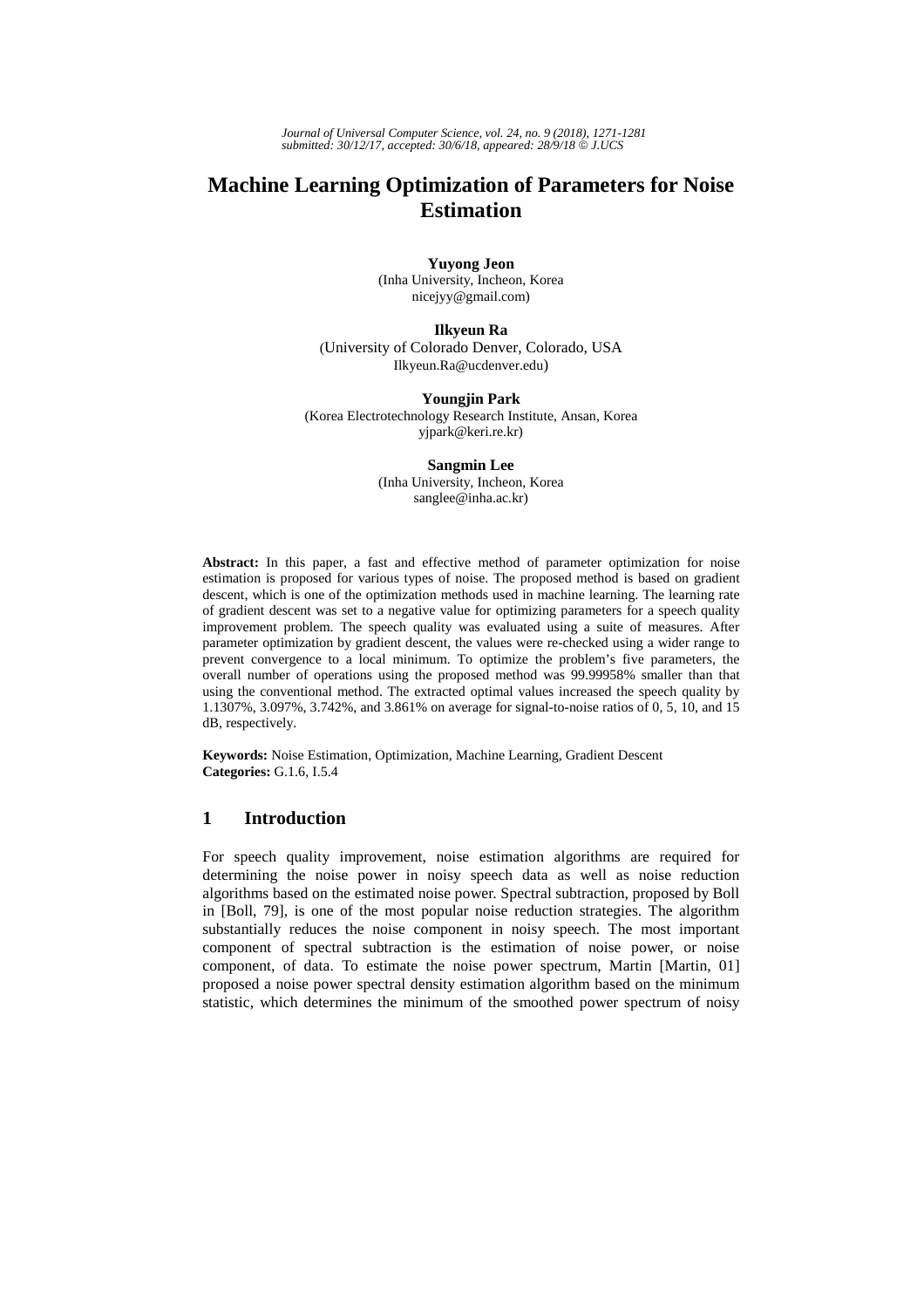speech data in a sub-window. Then, the determined minimum is used for calculating the signal-to-noise ratio (SNR), which in turn is used as a criterion for deciding the presence of speech in data. This algorithm has a drawback; the speech component in the data is attenuated following a sudden increase in the noise energy level, owing to the very slow update rate of noise estimation. To alleviate this drawback, Cohen [Cohen, 02] proposed the minima controlled recursive averaging (MCRA) algorithm, which estimates the noise spectrum based on the ratio between the input spectrum smoothed by averaging previously computed spectral power and its minimum. Cohen presented the improved MCRA (IMCRA) algorithm in [Cohen, 03]; this improved algorithm detects noise-only regions based on the presence of speech probability, without hard distinctions between the absence or presence of speech. The MCRA and IMCRA algorithms have been used widely for noise estimation [Jeon, 11, Park, 12, Song, 12] because these algorithms perform well notwithstanding their simplicity.

In general, conventional algorithms for noise estimation and reduction have an important drawback. The noise in consecutive frames is correlated, similar to the speech signal, and this correlation depends on the type of noise. However, conventional algorithms that use smoothing do not consider this difference; rather, the use fixed smoothing parameters. To incorporate the noise type dependence of noise correlation into noise estimation and noise reduction algorithms, attempts have been made to optimize the smoothing parameters of noise estimation and noise reduction algorithms [Song, 12, Choi, 12, Yuan, 15]. Such parameter optimization requires to calculate the quality of speech metrics for all possible combinations of all parameters; then, a combination that maximizes the speech quality is considered to be the optimal one. These methods yield better speech quality than conventional algorithms that do not use optimized parameters. However, such parameter optimization is timeconsuming, because speech quality has to be evaluated for all possible combinations of parameter values, and the number of such combinations can be very high. Consequently, significant research effort has been made to reduce the number of relevant parameters to three.

In this paper, a method for optimizing five major parameters for noise estimation is proposed using gradient descent, which is among the most widely used optimization methods in machine learning. The learning rate of gradient descent was set to a negative value for parameter optimization. After parameter optimization by gradient descent, the optimized parameter values were re-checked in a wider range of values, to prevent convergence to a local minimum.

### **2 Noise Estimation Algorithm**

In this section, the improved minima controlled recursive averaging (IMCRA) algorithm is reviewed. This algorithm is one of the most widely used noise estimation algorithms, and it is used in this paper for parameter optimization. A common noise estimation technique is to recursively average previously computed noise spectral power during periods of speech absence, and hold the estimate during speech presence. Owing to the uncertainty regarding the presence of speech, in the IMCRA algorithm, the noise power is estimated by recursive averaging using the speech presence probability, as follows: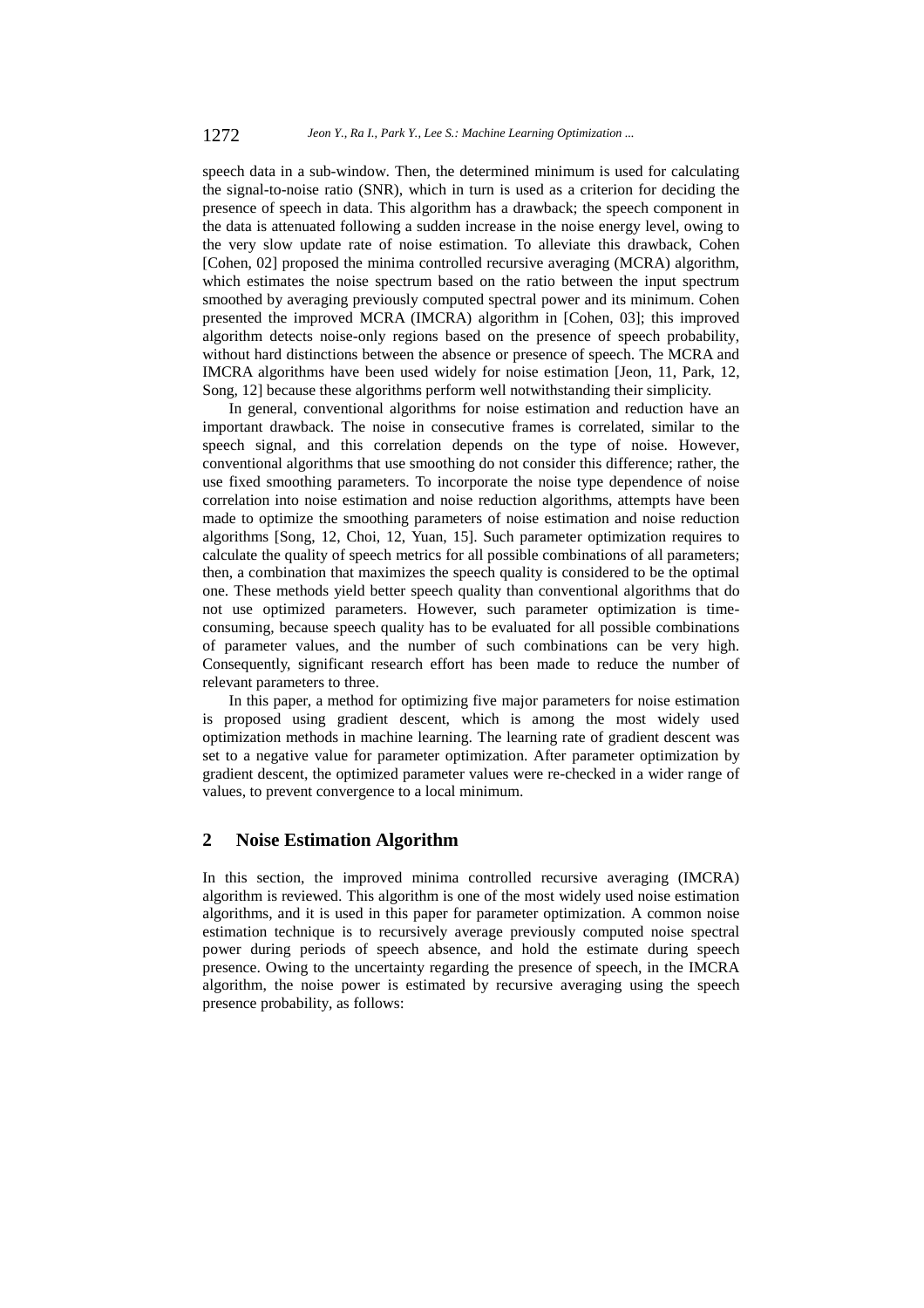*Jeon Y., Ra I., Park Y., Lee S.: Machine Learning Optimization ...* 1273

$$
\bar{\lambda}_d(k, l+1) = \tilde{\alpha}_d(k, l)\bar{\lambda}_d(k, l) + (1 - \tilde{\alpha}_d(k, l))|Y(k, l)|^2
$$
\n(1)

where  $Y(k, l)$  is k-th frequency bin in l-th frame, and

$$
\tilde{\alpha}_d(k,l) = \alpha_d + (1 - \alpha_d)p(k,l) \tag{2}
$$

 is a time-varying frequency-dependent smoothing parameter adjusted by a fixed smoothing parameter  $\alpha_d$  (0< $\alpha_d$ <1) and the conditional speech presence probability  $p(k, l)$ , which is estimated based on the noisy measurement.

 The conditional speech presence probability given the *a posteriori* SNR is estimated as

$$
p(k, l) = \mathcal{P}\big(H_1(k, l)|\gamma(k, l)\big) = \Big\{1 + \frac{q(k, l)}{1 - q(k, l)} (1 + \xi(k, l)) exp(-v(k, l))\Big\}^{-1}
$$
(3)

where γ and ξ represent the *a posteriori* SNR and the *a priori* SNR respectively,  $v = \gamma \xi/(1 + \xi)$ , and  $q(k, l)$  is the *a priori* probability for speech absence.

To calculate  $q(k, l)$ , two-step voice activity detection (VAD) is undertaken, using a hard decision and a soft decision, respectively. In the first step of VAD, to detect the speech activity roughly, the noise spectrum is smoothed in the frequency and time domains, respectively, as follows:

$$
S_f(k, l) = \sum_{i=-w}^{w} b(i) |Y(k-i, l)|^2
$$
\n(4)

$$
S(k, l) = \alpha_s S(k, l - 1) + (1 - \alpha_s) S_f(k, l)
$$
\n(5)

where  $\alpha_s(0<\alpha_s<1)$  is a smoothing parameter,  $b(i)$  is a Hanning window of length  $2w+1$  and  $S_f(k, l)$  is a spectrum smoothed in the frequency domain by the convolution of the Hanning window and the noise spectrum.

The first step of VAD using the smoothed spectrum can be described by

$$
I(k,l) = \begin{cases} 1 & \text{if } \left( \frac{|Y(k,l)|^2}{B_{\min} S_{\min}(k,l)} < \gamma_0 \right) \text{ and } \left( \frac{S(k,l)}{B_{\min} S_{\min}(k,l)} < \zeta_0 \right) \\ 0 & \text{otherwise} \end{cases} \tag{6}
$$

where  $I(k, l)$  is the absence of speech identifier,  $\gamma_0$  and  $\zeta_0$  are thresholds for identifying the noise components,  $B_{min}$  is a bias for compensating the minimum that is proportional to the fluctuation of noise, and

$$
S_{min}(k, l) = min\{S(k, l')|l - D + 1 \le l' \le l\}
$$
\n(7)

is the minimum of the smoothed spectrum in a finite window of length *D*.

Based on the result of first VAD,  $I(k, l)$ , smoothing is performed with noise components in the second step of VAD.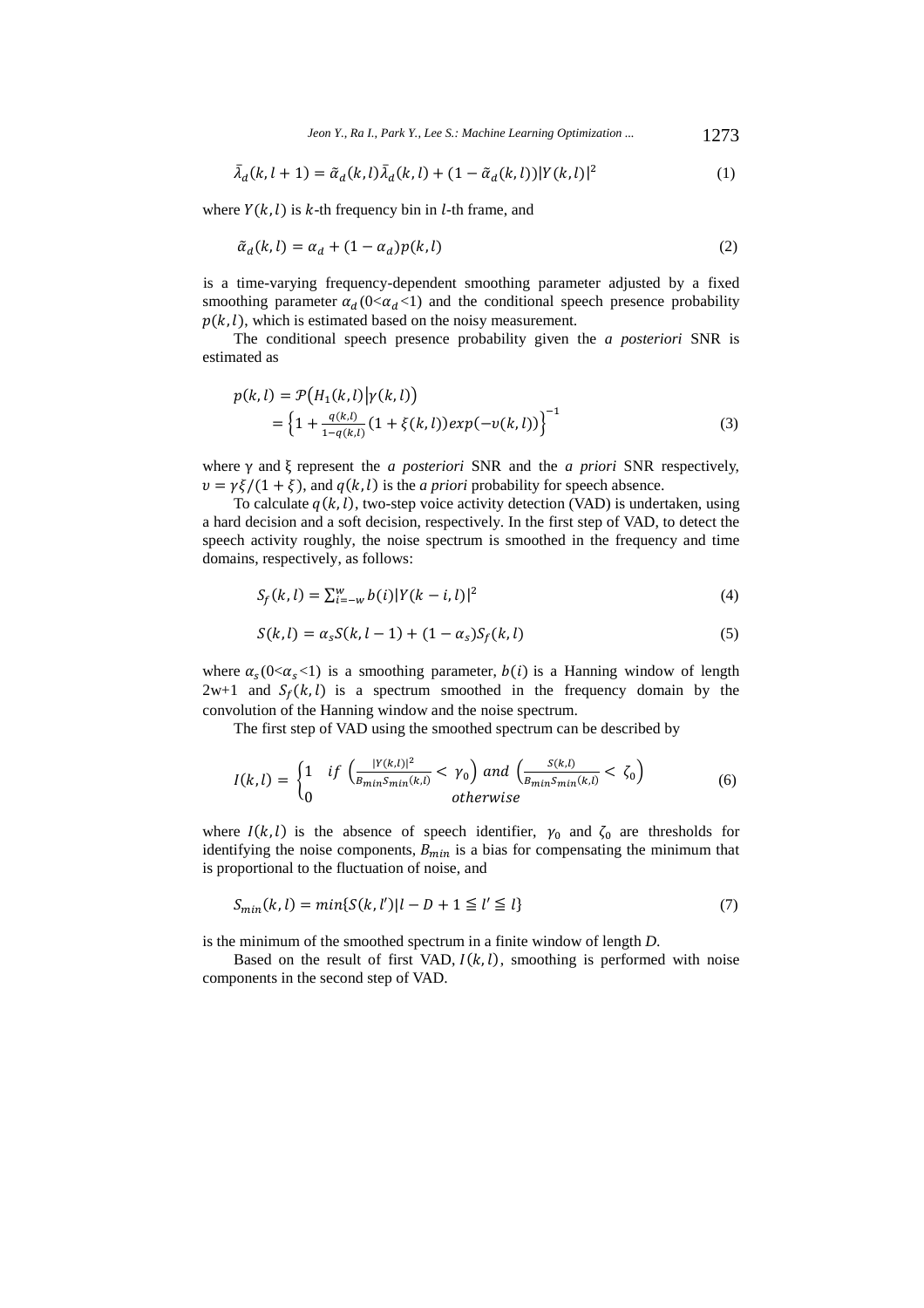$$
\tilde{S}_f(k,l) = \begin{cases} \frac{\sum_{i=-w}^{w} b(i)I(k-i,l)|Y(k-i,l)|^2}{\sum_{i=-w}^{w} b(i)I(k-i,l)} & if \sum_{i=-w}^{w} b(i)I(k-i,l) \neq 0\\ \tilde{S}(k,l-1) & otherwise \end{cases}
$$
(8)

$$
\tilde{S}(k,l) = \alpha_s \tilde{S}(k,l-1) + (1 - \alpha_s) \tilde{S}_f(k,l)
$$
\n(9)

where  $\alpha_s$  and  $b(i)$  have the same values as in Equations (4) and (5).

 Based on the smoothed noise components, the *a priori* probability for the absence of speech,  $q(k, l)$ , can be calculated using a soft decision, as follows:

$$
q(k,l) = \begin{cases} 1 & \text{if } (\tilde{\gamma}_{min}(k,l) \le 1) \text{ and } (\tilde{\zeta}(k,l) < \zeta_0) \\ \frac{\gamma_1 - \tilde{\gamma}_{min}(k,l)}{\gamma_1 - 1} & \text{if } (1 < \tilde{\gamma}_{min}(k,l) < \gamma_1) \text{ and } (\tilde{\zeta}(k,l) < \zeta_0) \\ 0 & \text{otherwise} \end{cases}
$$
\n
$$
(10)
$$

where  $\gamma_1$  is a threshold, and  $\tilde{\gamma}_{min}(k, l)$  and  $\tilde{\zeta}(k, l)$  are instantaneous SNRs calculated by

$$
\widetilde{\gamma}_{min}(k,l) = \frac{|Y(k,l)|^2}{B_{min}\widetilde{S}_{min}(k,l)}, \qquad \widetilde{\zeta}(k,l) = \frac{S(k,l)}{B_{min}\widetilde{S}_{min}(k,l)} \tag{11}
$$

where  $\tilde{S}_{min}(k, l)$  is the minimum of  $\tilde{S}(k, l)$  in a local window, and  $B_{min}$  is a bias for compensating the minimum.

The values of  $\gamma(k, l)$  and  $\xi(k, l)$  are estimated as

$$
\gamma(k,l) \approx |Y(k,l)|^2 / \bar{\lambda}_d(k,l-1)
$$
\n(12)

$$
\xi(k,l) = \alpha G_{H_1}^2(k,l-1)\gamma(k,l-1) + (1-\alpha) \max\{\gamma(k,l) - 1, 0\} \tag{13}
$$

where  $\alpha$ (0<  $\alpha$ <1) is a weighting factor that controls the tradeoff between the reduction of noise and speech distortion, and  $G_{H_1}$  is the spectral gain during the presence of speech.

In this paper, we optimize five parameters for noise estimation;  $\alpha_d$  in Equation (2),  $B_{min}$  in Equations (6) and (11),  $\alpha$  in Equation (13),  $\zeta_0$  in Equations (6) and (10), and  $\alpha_s$  in Equations (5) and (9). These parameters are commonly considered to be affected by the noise characteristics.

#### **3 Parameter Optimization**

As mentioned in the introduction, noise is correlated in consecutive frames; thus, smoothing parameters for noise estimation and noise reduction algorithms should be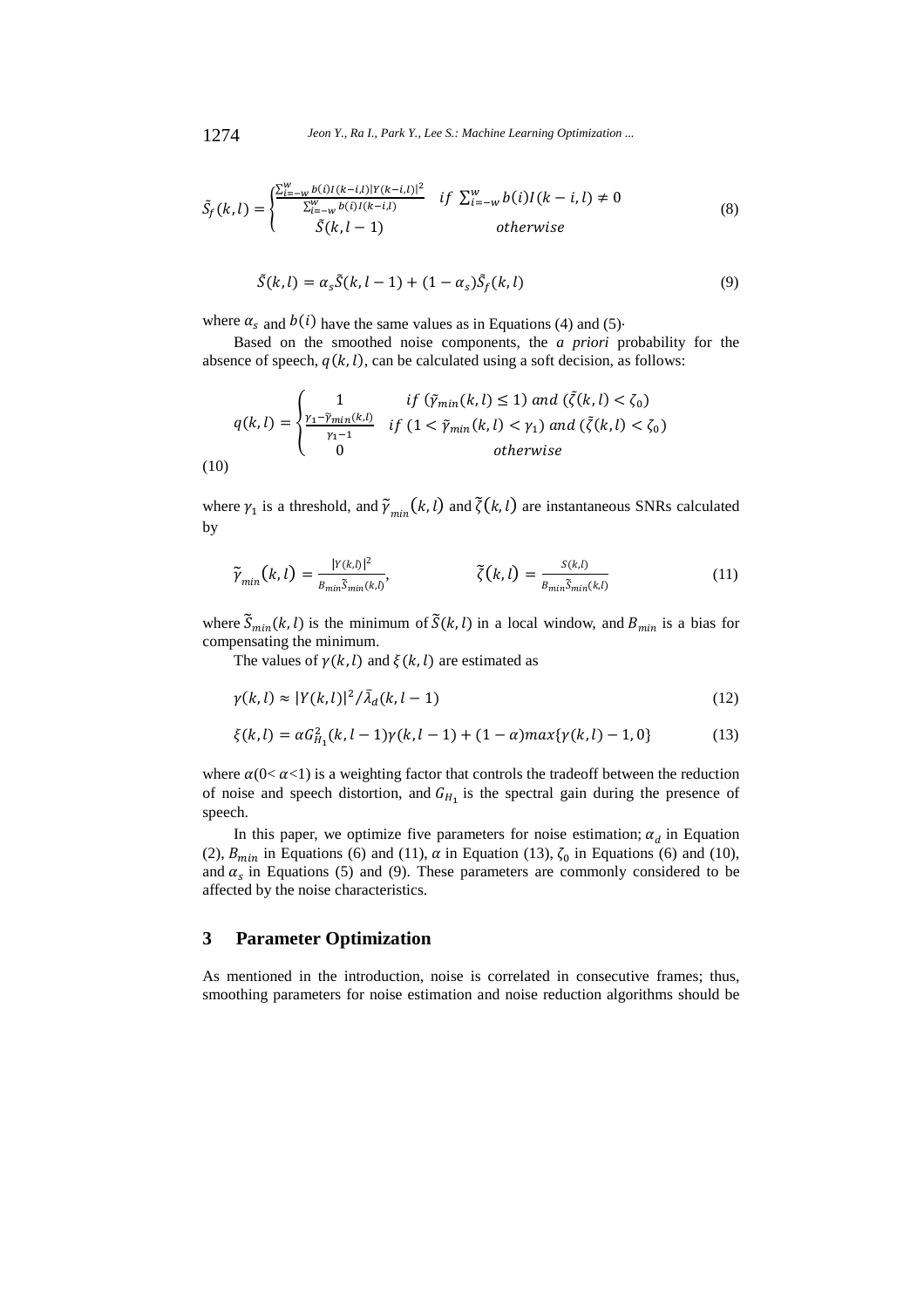properly optimized [Choi, 12, Song, 12, Yuan, 15] for various noise scenarios. However, conventional methods that evaluate the speech quality using all combinations of parameters are too time-consuming for parameter optimization. Thus, in this section, we propose a method for parameter optimization that maximizes the quality of enhanced speech in various noise environments using a gradient descent algorithm.

 The gradient decent algorithm is one of the optimization algorithms that minimize the error by updating parameter values in the opposite direction to the error gradient, as described below:

$$
P_{n+1} = P_n - \gamma \nabla F(d) \tag{14}
$$

where  $P_n$  is the set of parameter values in *n*-th iteration,  $\gamma$  is the learning rate, and  $\nabla F(d)$  is the gradient of the (d-dimensional error) function for which the optimization is sought. As shown in this equation, if the gradient of the function is known, the set of parameter values can be updated in the direction of decreasing error, as long as the gradient is not zero. Unfortunately, the gradient descent method does not always find the optimal solution. The optimization process terminates at a point for which all gradient components are zero, corresponding to a minimum of the optimized function. However, this point may be a local minimum, rather than the global minimum; in this case, the found set of parameters is sub-optimal. To alleviate this sub-optimality problem, the optimization process is usually repeated many times with different initial values.

Unfortunately, the function that we seek to optimize in this paper is too complicated to calculate its gradient because parameters are not independent. Thus, we estimated the gradient based on the difference between a specific point and its neighbor point. In addition, we updated only the parameter that yielded the steepest gradient because the speech quality dependence on parameters is not convex and can be decreased by small changes of parameter values. To update only one parameter that yields the steepest gradient, the dimension in D-dimensional parameter vector that corresponds to the steepest gradient was defined by

$$
I = \max{idx\{Q(\tilde{P}_{n,i}) - Q(P_n), i = [0, 1, ..., D]\}}
$$
(15)

where  $P_n$  is the initial vector of parameter values during *n*-th iteration,  $\tilde{P}_{n,i}$  is the neighbor vector of parameter values that differs from the initial vector only in *i*-th dimension, and  $Q$  is the quality of enhanced speech by the algorithm in section 2 for a given vector of parameter values, evaluated using a composite measure corresponding to a combination of the distance measure (IS), the perceptual evaluation of speech quality measure, the log-likelihood ratio, the Itakura–Saito distance measure (IS), and the weighted-slope spectral distance; the combination was built as follows [Hu, 08]:

$$
C_{ovl} = 0.279 - 0.011 \cdot IS + 1.137 \cdot PESQ + 0.041 \cdot LLR - 0.008 \cdot WSS \tag{16}
$$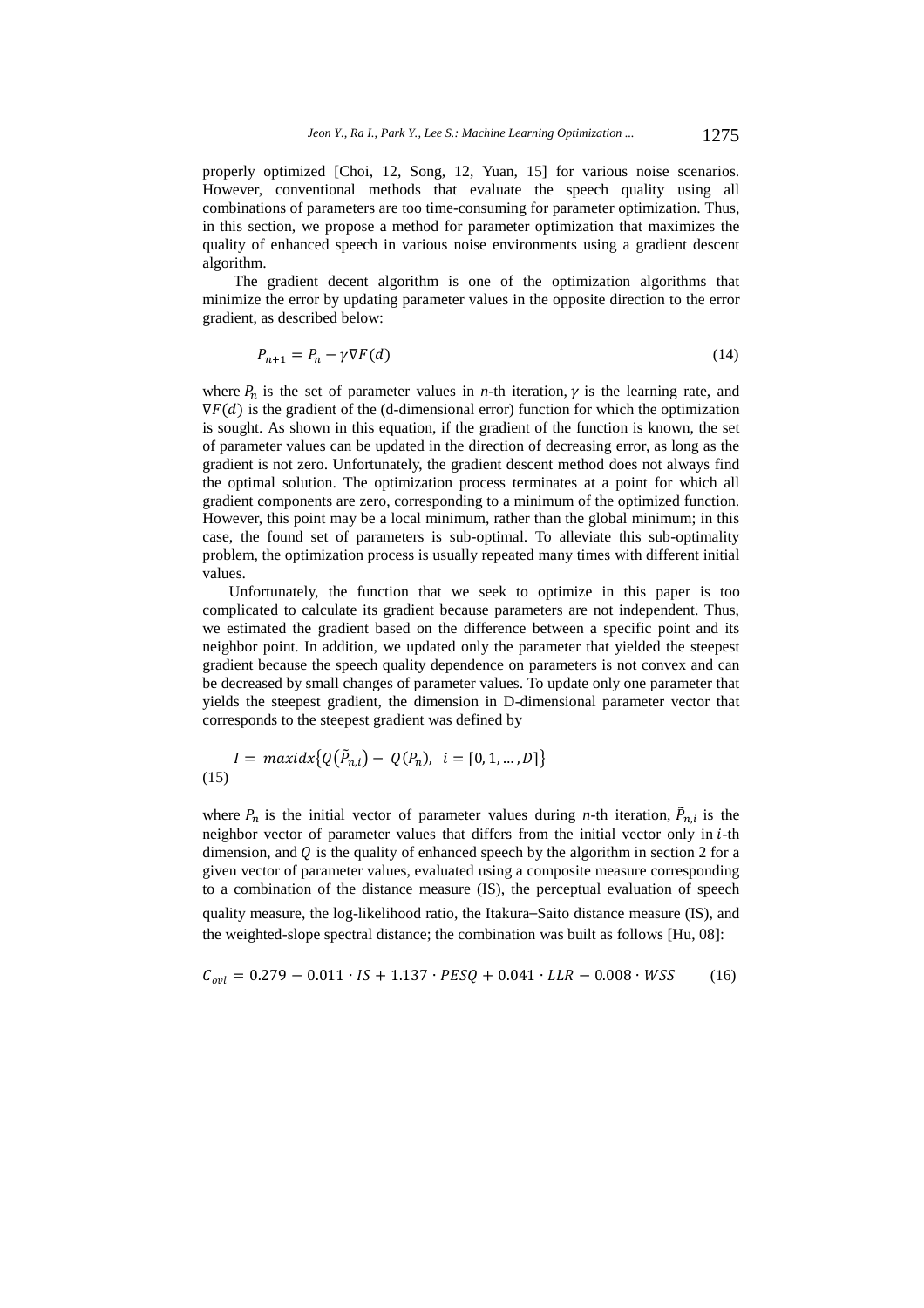If the steepest gradient is determined for the dimension  $d$ , the gradient component for  $d$ -th dimension is calculated; otherwise, the gradient is set to 0.

$$
\nabla F(d) = \begin{cases} Q(\tilde{P}_{n,l}) - Q(P_n) & \text{if } l = d \\ 0 & \text{otherwise} \end{cases}
$$
 (17)

Here,  $\tilde{P}_{n,l}$  is the neighbor set of parameter values within the maximal gradient, and the gradient is limited by a maximum  $(=0.03)$  and minimum  $(=0.01)$ .

As mentioned above, the objective is to determine the set of parameters that maximizes the quality of speech for a given noise scenario. Thus, the learning rate  $\gamma$ in Equation (14) was set to a negative value, to cast gradient descent as gradient ascent. Before iterations for parameter optimization by gradient descent, we selected initial parameters based on a rough speech quality evaluation using large parameter value steps. Because the set of parameters to be optimized contains three smoothing parameters, and noise power is estimated assuming that noise changes slower than speech, the values of the smoothing parameters were limited to [0.50, 0.99] and the other two parameters were 1.7 times found in the range [0.50, 0.99]. In steps of 0.1, the speech quality for all combinations of values [0.6, 0.7, 0.8, 0.9] was evaluated; overall, 4D evaluations were required for determining the initial set of parameter values. After the initialization, parameter optimization was performed using Equations (15) and (17), in the step of 0.01. In this procedure, the quality of speech was evaluated for neighbor parameter sets, within a three-step distance in each dimension from the initial parameter set. Figure 1 shows an example of a neighbor parameter set, for two-dimensional parameter vectors and for the initial parameter set [a, b].



*Figure 1: Example of a neighbor parameter set when the initial parameter set is [a, b].*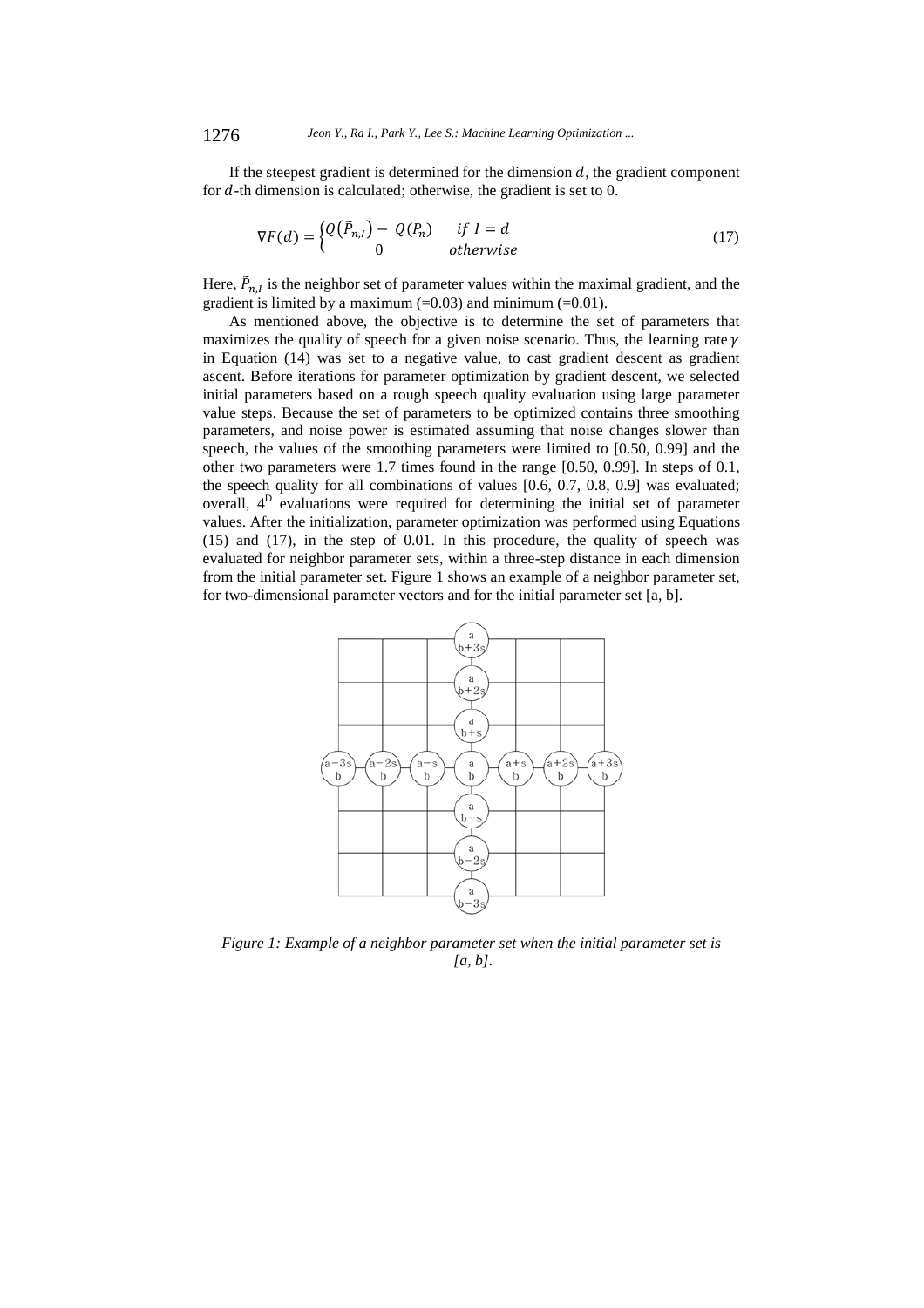Using this method, 6D+1 speech quality evaluations were performed in each iteration, when the dimensionality of the parameter set was D. After detecting the optimal parameter set, we re-checked that the detected parameter set is globally optimal, using larger steps (=0.04~0.06), to avoid the local minimum problem.

#### **4 Performance Evaluation**

In this section, the performance of the proposed method is described. Because the purpose of this study is to efficiently optimize noise estimation parameters, we measured the required overall number of speech quality evaluations. If the optimal parameter set was determined correctly, the quality of speech was improved by the optimal parameter set. Thus, we measured the speech quality obtained using the optimal parameter set.

To evaluate the method's performance, we considered four types of noise (babble, destroyer engine, Volvo, and white) from NoiseX-92, and 20 speech recordings (1 male and 1 female talker) from the TIMIT database. Each noise and speech samples were mixed by 0-, 5-, 10-, and 15-dB SNR. Two types of speech per each talker in 0 dB conditions, with the strongest noise components, were used for parameter optimization using noisy speech, and eight types of speech per each talker were used for validation of the calculated optimal parameter value sets.

Figure 2 shows the proposed extraction method for optimization of two parameters (1st parameter is  $\alpha_d$ , and 2nd parameter is  $B_{min}$ ). In this figure, the mesh plot shows the speech quality for all combinations of the two parameters, the gray filled diamonds show the optimal parameters, the gray filled circles are the points for determining the suitable initial point, and the black crosses are the optimal points (values) found by gradient descent in every iteration. As shown in this figure, the proposed extraction method can achieve parameter optimization in a few iterations after the initial set of parameters is determined.

In this paper, five parameters;  $\alpha_d$  in Equation (2),  $B_{min}$  in Equations (6) and (11),  $\alpha$  in Equation (13),  $\zeta_0$  in Equations (6) and (10), and  $\alpha_s$  in Equations (5) and (9) were optimized, and the number of speech quality evaluations for parameter optimization were 1274, 1350, 1298, and 1328 for different noise scenarios, with the average of 1312.5 iterations. On the other hand, parameter optimization using conventional methods requires 312,500,000  $((0.99 - 0.50)/0.01 + 1)^5$  evaluations for one noise scenario. This suggests that the proposed method optimizes using 0.00042% evaluations compared with conventional methods, when five parameters are optimized.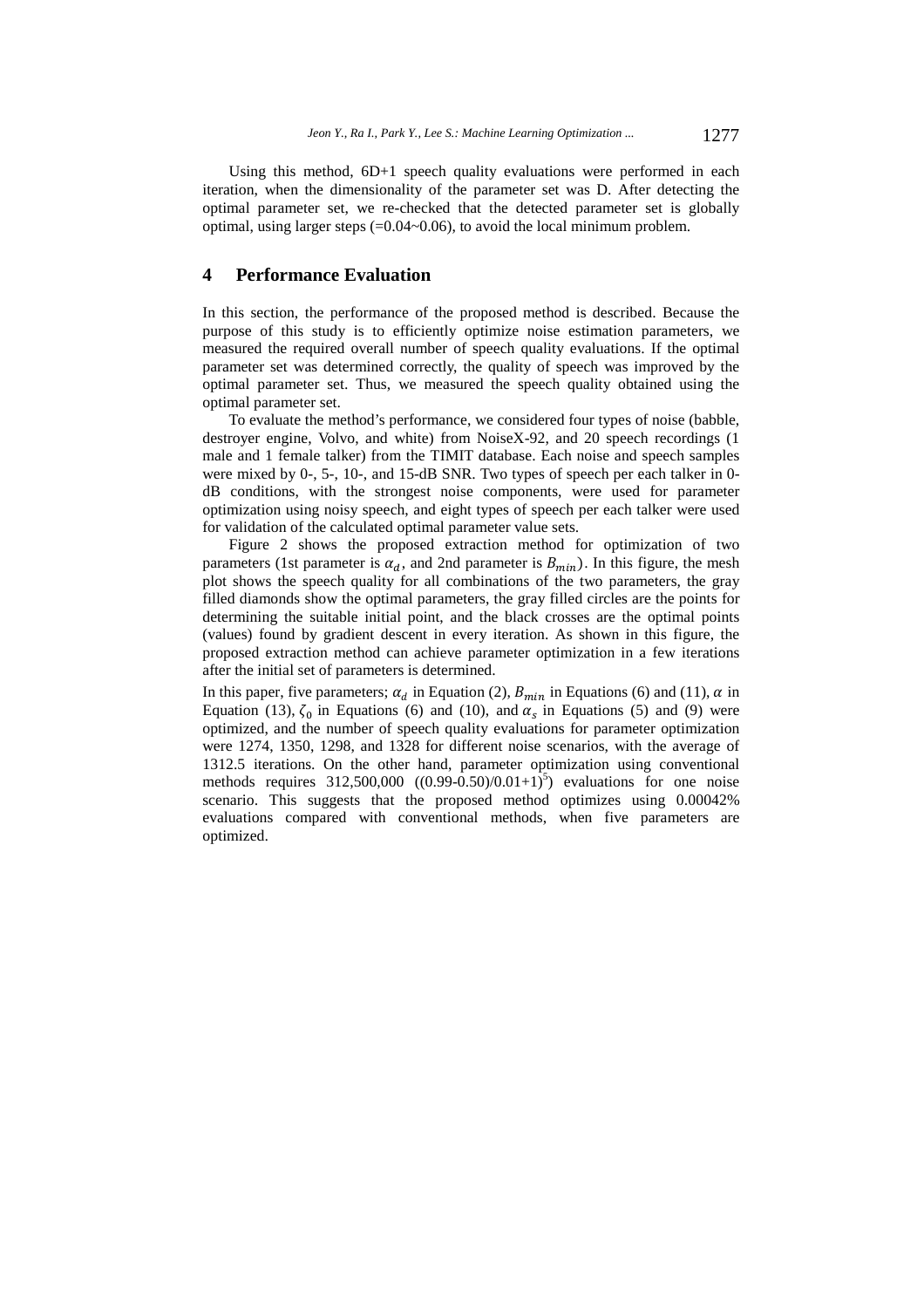

*Figure 2: Proposed parameter optimization method, showing the optimal parameters (gray filled diamonds), parameter combinations for finding the initial point (gray filled circles), and the optimal points found by gradient descent in every iteration (black crosses).* 

Table 1 shows the optimal sets of parameters extracted using the proposed method, for different noise scenarios. The first parameter,  $\alpha_d$ , used for estimating the noise, is lower for babble noise, which was the most unstable noise in this study. This trend is similar to that in other studies that used the IMCRA noise estimation algorithm [Song, 12 and Yuan, 15]. The second parameter used for compensating the minimum tended to be smaller for stable noise. This means that the minimum was similar to the estimated noise power, and the fluctuation of power was weaker.

|                     | $\alpha_d$ | $B_{min}$ | $\alpha$ | $\zeta_0$ | $\alpha_{\rm s}$ |
|---------------------|------------|-----------|----------|-----------|------------------|
| babble              | 0.57       | 1.666     | 0.96     | 1.666     | 0.98             |
| destroyer<br>engine | 0.96       | 1.530     | 0.96     | 1.394     | 0.92             |
| Volvo               | 0.98       | 1.122     | 0.97     | 1.292     | 0.95             |
| white               | 0.95       | 1.479     | 0.96     | 1.394     | 0.90             |

*Table 1: Optimal parameters for different noise scenarios* 

The third parameter for estimating the *a priori* SNR was similar across all noise conditions. The fourth parameter for estimating the VAD was smaller for stable noise.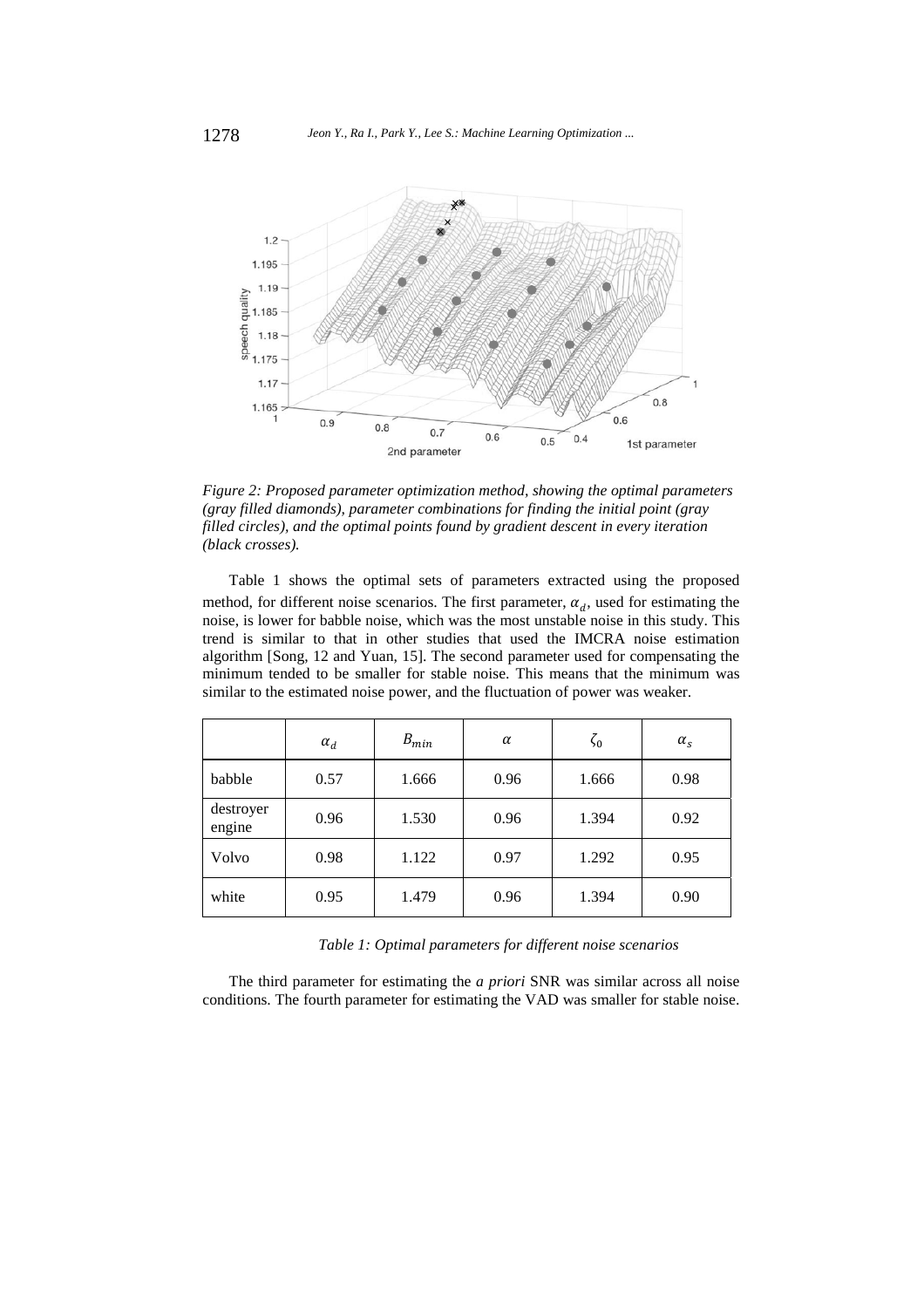This suggests that speech components can be easily detected. The last parameter for smoothing the input spectrum was smaller for stable noise, similar to previous findings [Yuan, 15].

Within these optimal parameter sets, we estimated the noise using the IMCRA algorithm and calculated the spectral gain based on LogMMSE [Ephraim, 85], then enhanced the speech from noisy speech by multiplying the spectral gain by the spectrum of noise. Table 2 shows the average quality of enhanced speech obtained using conventional parameter sets and optimized parameter sets, for different noise scenarios. The quality of enhanced speech was measured using Equation (16), and eight types of speech that were not used in the parameter optimization study were used for evaluating the speech quality. As shown in Table 2, the quality of the enhanced speech using optimized parameters was higher than that obtained using conventional parameters, for all conditions, and increased on average by 1.1307%, 3.097%, 3.742%, and 3.861% for 0-, 5-, 10-, and 15-dB SNR, respectively. The babble noise, which was the most unstable noise in this study, showed a noticeable increase in the speech quality for the optimized parameter set. The speech quality for the babble noise increased by 1.607%, 7.876%, 11.986%, and 13.095% for 0-, 5-, 10-, and 15-dB SNR, respectively. This suggests that the optimized parameters are more effective for unstable noise.

| <b>SNR</b>          | 0 dB  |       | 5 dB  |       | 10dB  |       | 15 dB |       |
|---------------------|-------|-------|-------|-------|-------|-------|-------|-------|
| parameter           | conv  | opt   | conv  | opt   | conv  | opt   | conv  | opt   |
| babble              | 1.307 | 1.328 | 1.550 | 1.672 | 1.910 | 2.139 | 2.408 | 2.724 |
| destroyer<br>engine | 1.662 | 1.669 | 2.108 | 2.134 | 2.881 | 2.915 | 3.480 | 3.507 |
| Volvo               | 1.707 | 1.735 | 2.200 | 2.254 | 2.966 | 3.004 | 3.517 | 3.555 |
| white               | 1.638 | 1.652 | 1.844 | 1.858 | 2.237 | 2.248 | 2.699 | 2.712 |

*Table 2: Composite overall speech quality with conventional parameter set and optimal parameter set* 

## **5 Conclusions**

In previous studies by other researchers, the number of parameters for noise evaluation was set to three. This was because the computational burden for systems with more than three parameters was too large because the amount of computation increases exponentially with the number of parameters. For three parameters to be optimized in 0.01 steps with each parameter value in the [0.8, 0.99] range, conventional methods that rely on all combinations of parameters require 8000 speech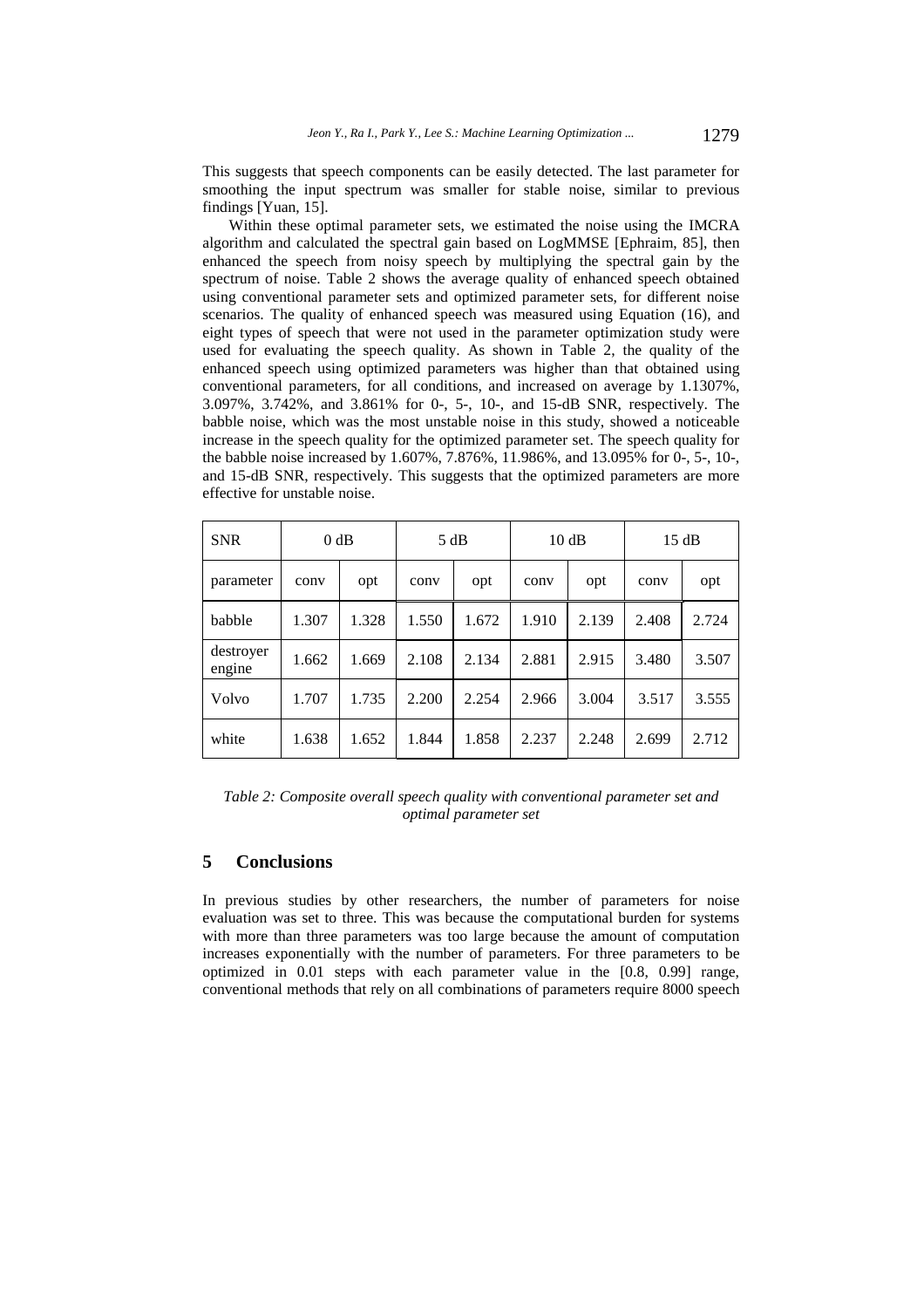quality evaluations for determining the optimal combination. Thus, conventional methods are inefficient for parameter optimization.

In this study, we proposed an efficient method for the optimization of major parameters related to noise estimation. The total number of speech quality evaluations for optimization using the proposed method was reduced by 99.99958% compared with conventional methods when five parameters were optimized. Thus, 10 s of computation time were required for one speech quality evaluation, and an average of 1312.5 speech quality evaluations for one noise scenario described in Section 4 took 3.646 h for the optimization of five parameters using the proposed method. The extracted optimal parameter values increased the speech quality on average by 1.1307%, 3.097%, 3.742%, and 3.861% for 0-, 5-, 10-, and 15-dB SNR, respectively.

## **6 Future Work**

Although the proposed optimization method dramatically reduces the total number of calculations, a disadvantage of this algorithm is that it must be run offline and must be modified or recalculated after a new noise scenario is added. In the future, modified noise estimation algorithms will be developed that can automatically adjust the values of parameters according to the noise characteristics.

#### **Acknowledgements**

This research was supported by the KERI Primary Research Program through the National Research Council of Science & Technology (NST) funded by the Ministry of Science and ICT (MSIT) (No. 18-12-N0101-39) and by Basic Science Research Program through the National Research Foundation of Korea (NRF) funded by the Ministry of Science and ICT(NRF-2016R1A2B4015370)

#### **References**

[Boll, 79] Boll, Steven. "Suppression of acoustic noise in speech using spectral subtraction." IEEE Transactions on acoustics, speech, and signal processing 27.2 (1979): 113-120.

[Cohen, 02] Cohen, Israel, and Baruch Berdugo. "Noise estimation by minima controlled recursive averaging for robust speech enhancement." IEEE signal processing letters 9.1 (2002): 12-15.

[Cohen, 03] Cohen, Israel. "Noise spectrum estimation in adverse environments: Improved minima controlled recursive averaging." IEEE Transactions on speech and audio processing 11.5 (2003): 466-475.2003;11(5):466-75.

[Choi, 12] Choi, Jae-Hun, and Joon-Hyuk Chang. "On using acoustic environment classification for statistical model-based speech enhancement." Speech Communication 54.3 (2012): 477-490.

[Ephraim, 85] Ephraim, Yariv, and David Malah. "Speech enhancement using a minimum mean-square error log-spectral amplitude estimator." IEEE Transactions on Acoustics, Speech, and Signal Processing 33.2 (1985): 443-445.